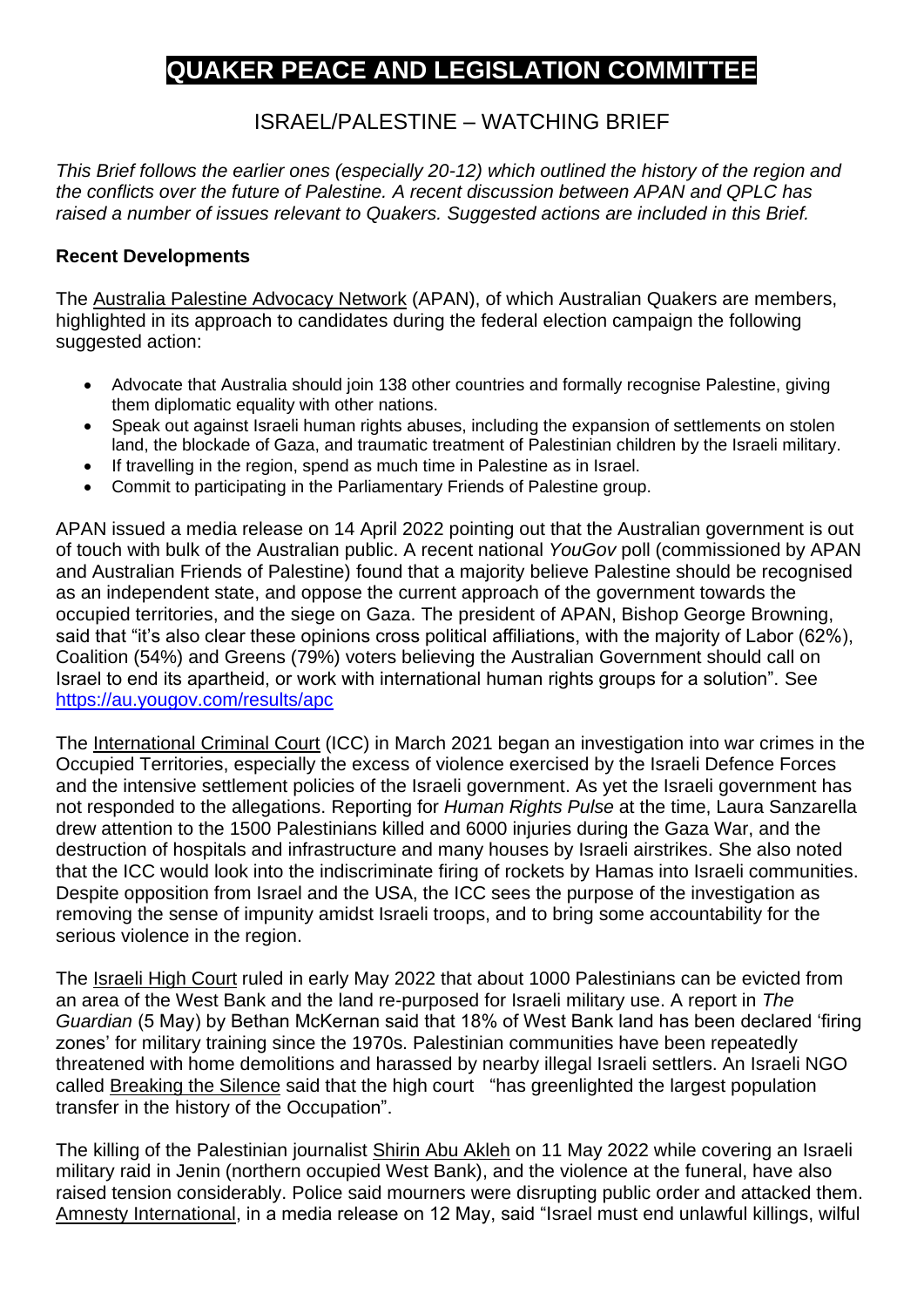$\mathcal{D}$ 

injury, arbitrary arrests, torture and other ill-<br>treatment, persecution and collective punishment against Palestinians, including many children". The statement included the following details:

- Since the new Prime Minister Naftali Bennett took office in June 2021, the UN Office for the Coordination of Humanitarian Affairs (UNCHA) says Israeli forces killed at least 79 Palestinians, including 14 children.
- Senior Israeli politicians have made repeated statements that incite violence and encourage the use of unlawful force against Palestinians who pose no imminent threat.
- Amnesty has conducted field observations, interviews with witnesses, and collected much information about the patterns of arbitrary treatment, including the killing of children.
- During Ramadan (3 April-8 May) Israeli authorities restricted access for Muslim worshippers to the al-Aqsa mosque in East Jerusalem, and police attacked worshippers.
- Separate attacks since March by armed Palestinians killed 18 people in cities across Israel, and on 7 April three people were killed (and other injured) in an attack on a restaurant in Tel Aviv by a Palestinian refugee.

In October 2021, six prominent Palestinian human rights and advocacy groups were outlawed by the Israeli government as 'terrorist' organisations. If you would like to sign a petition to the Australian Government about this, see [www.apan.org.au/take-action/](http://www.apan.org.au/take-action/)

Martin Bishara (*Al Jazeera*, 20 May 2020) reported on the Palestinian view that *apartheid* came to Israel with the 1994 Oslo II Agreement under which the occupied territories became 'bantustans' similar to what happened in South Africa. He identified the importance of a new approach by Palestinians to focus on justice and freedom, and to work with supporters within the Jewish community and internationally to develop a unified movement for change.

The United Nations Human Rights Council has received a report from the special commission it appointed on Palestine. A media statement is appended, and the first paragraph reads as follows:

GENEVA (7 June 2022) - The continued occupation by Israel of Palestinian territory and discrimination against Palestinians are the key root causes of the recurrent tensions, instability and protraction of conflict in the region, according to the first **[report](https://undocs.org/A/HRC/50/21)** by the new United Nations Independent International **[Commission of Inquiry](https://www.ohchr.org/en/hr-bodies/hrc/co-israel/index)** on the Occupied Palestinian Territory, including East Jerusalem, and Israel, issued today.

#### **Quaker Perspectives**

The Clerk of Ramallah Friends Meeting, Saleem Zaru, has maintained contact with Quakers around the world during recent years. The Ramallah Meeting has "continued to play a critical role in supporting those working for peace and justice in the region, expanding the conception of peace and justice work to one that includes a ministry of presence and a space for nurturing and connecting visitors engaged in short- or long-term peace and justice activities". For further details see [www.rfmq.org](http://www.rfmq.org/)

The American Friends Service Committee (AFSC) has worked since 1948 in Israel and Palestine towards a just and lasting peace, challenging the militarisation of Israeli society and the fragmentation of Palestinian identity. It has drawn attention to systematic inequality between Palestinian and Jewish Israelis, which has grown in recent years. One result has been the increasing use of the word 'apartheid' to describe the situation. Israeli human rights organisations *Yesh Din* and *B'tselem* have concluded that this is legally the case. AFSC has come to use the term 'apartheid' as a description of the reality, while being committed to justice and peace for all people of the region. It is also a reason why AFSC supports the Boycott, Divestment and Sanctions (BDS) campaign against links with the occupied territories. See [www.afsc.org](http://www.afsc.org/)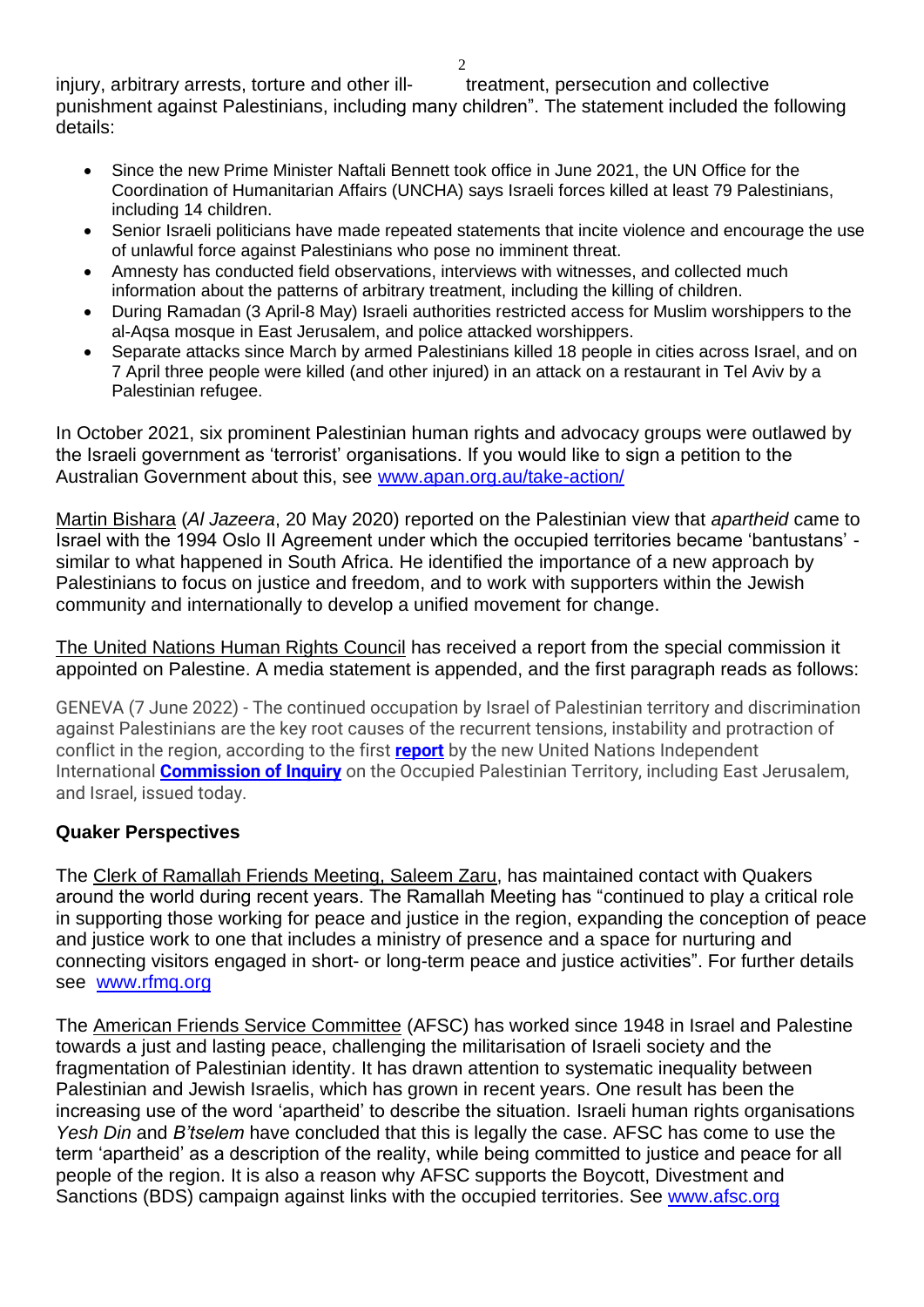British Quakers have taken several steps – in 2014 they called on the UK government to recognise Palestine as a nation state on the same basis as it recognises Israel. They asked that, as part of this step, the UK halt arms exports to Israel. In 2018 they became the first church in the UK to announce it would not invest any of its centrally-held funds in companies profiting from the occupation of Palestine. See [www.quaker.org.uk](http://www.quaker.org.uk/)

A number of Australian Quakers have been engaged in connections with Israel/Palestine, including through peace teams and accompaniment programs. There is still scope for taking up such opportunities.

QPLC has issued a number of *Watching Briefs* over the years (e.g. 17-3, 19-4, 20-12) about the Israel-Palestine conflict, and encouraged Friends to consider options such as the BDS campaign to disengage with the occupied settlements policy. Friends might also link with APAN in public events they initiate. QPLC will follow up the concerns raised by APAN about recognition for Palestine, and the investigation by the ICC of human rights abuses.

### **Suggested Action**

- Advocate with MPs and Senators that Australia should formally recognise Palestine, giving them diplomatic equality with other nations.
- Speak out against Israeli human rights abuses, including the expansion of settlements on stolen land, the blockade of Gaza, and traumatic treatment of Palestinian children by the Israeli military.
- Encourage the Australian government to support the six human rights NGOs who have been outlawed by Israel.
- Explore the apartheid related issues in response to the inequitable approaches to the Palestinians and the Israelis.
- Support public events arranged by APAN- see [www.apan.org.au](http://www.apan.org.au/)
- Make known the various 'peace teams' and accompaniment programs available for those wishing to spend time in the region.

Canberra June 2022

Appendix: R**eport: ending the continued Israeli occupation and discrimination against Palestinians is essential to stopping the conflict and halting the persistent cycle of violence, while a 'culture of impunity' feeds resentment and fuels recurrent tensions, instability, and protraction of conflict**

GENEVA (7 June 2022) - The continued occupation by Israel of Palestinian territory and discrimination against Palestinians are the key root causes of the recurrent tensions, instability and protraction of conflict in the region, according to the first **[report](https://undocs.org/A/HRC/50/21)** by the new United Nations Independent International **[Commission of Inquiry](https://www.ohchr.org/en/hr-bodies/hrc/co-israel/index)** on the Occupied Palestinian Territory, including East Jerusalem, and Israel, issued today.

The Commission also noted that impunity is feeding increased resentment among the Palestinian people. It identified forced displacement, threats of forced displacement, demolitions, settlement construction and expansion, settler violence, and the blockade of Gaza as contributing factors to recurring cycles of violence."The findings and recommendations relevant to the underlying root causes were overwhelmingly directed towards Israel, which we have taken as an indicator of the asymmetrical nature of the conflict and the reality of one State occupying the other," Navanethem Pillay, chair of the Commission, said.

The Commission released its 18-page report after conducting an assessment of recommendations made by previous Commissions of Inquiry and Fact-Finding Missions, as well as other United Nations